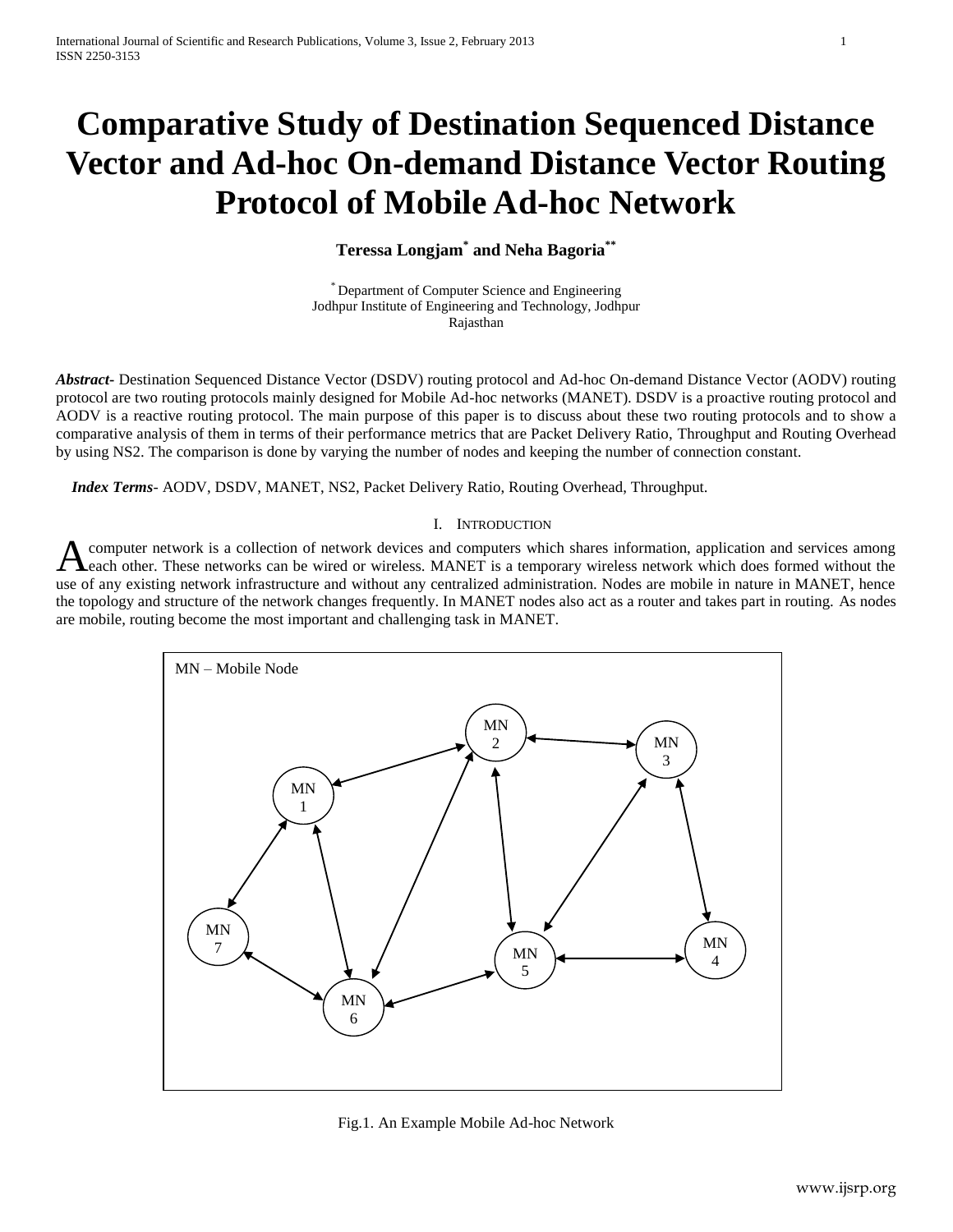There are two ways of classification of routing protocols of MANET; base on network routing strategy it is classified as table-driven (proactive) and source initiated (reactive) while base on the network structure it is classified as flat routing, hierarchical routing and geographic position assisted routing.

## II. DESTINATION SEQUENCED DISTANCE VECTOR (DSDV) ROUTING PROTOCOL

Among the proactive routing protocols of MANET Destination Sequenced Distance Vector routing protocol is one. DSDV is somewhat same as the conventional Routing Information Protocol (RIP) and has the only difference of having additional attribute in the routing table that is the sequence number. At each node of the network the routing information which is used while routing is stored using a table known as routing table. Routing table has the attributes; all the available destinations, the sequence number assigned by the destination node and the number of hops that is needed to reach the destination node and with the help of this table, communication between nodes in the network take place.

Consistency among the routing table in the nodes is maintained by broadcasting regularly the routing information stored in the routing table to every neighbor. The broadcasted routing information contains the fields; the nodes' new sequence number, the IP address of the destination, the new sequence number assigned by the destination and the number of hops required to reach that destination. And the latest destination sequence number is used for making decisions to forward the information again or not. This latest sequence number is also updated to all the nodes which are passed by the information while transmitting within the network.

Full dump is one of the ways of broadcasting routing information and incremental dump is another way of broadcasting in the DSDV protocol. The entire routing information is broadcasted in Full dump broadcasting while only the changed information from the last full dump is broadcasted in the other way of broadcasting. Network Protocol Date Unit (NPDU) is the unit of broadcasting routing information. Incremental dump requires only one NPDU to fit in all the information while full dump requires multiple NPDU. When no movement of mobile hosts is occurring full dump can be transmitted relatively infrequently. When movement becomes frequent and the size of an incremental dump approaches the size of a NPDU, then full dump can be scheduled.

When a node receives routing information it will increments the metric and then transmits the information by broadcasting. Before transmission metric in-cremation is done because, to reach its destination incoming packets will have to travel one more hop. When mobile nodes move from one place to another then it causes broken links within the network. When a link between two nodes in the network is broken then infinity is assigned in the metric fields of the routing tables of the corresponding nodes. So, this infinity metric in the field of a routing table describe that there is no next hop for the corresponding destination. Sequence number field in routing table have an even value if it is originated by the nodes and the sequence number field have an odd number value if it is generated due to link breakage and has an infinity value metrics.

Updating of routing table of a node is done when it received routing information from other node and when some criteria are satisfied. The node updates its routing information in its routing table entry for the corresponding destination describe in the incoming data with the incoming routing information if:

1. Sequence number of the incoming routing information > Sequence number of the routing table entry.

2. Sequence number of the incoming routing information = Sequence number of the routing table entry AND value of metric that is the number of hop of the incoming routing information < Value of metric in the corresponding routing table entry.

The node will discard the incoming message if: Sequence number of the incoming routing information = Sequence number of the routing table entry AND Value of metric of

the incoming routing information > Value of metric in the corresponding routing table entry.

The node will then increment the value of metric by 1 only if the routing information is updated and the sequence number is also incremented by 2.

# III. AD-HOC ON-DEMAND DISTANCE VECTOR (AODV) ROUTING PROTOCOL

Among the on-demand or reactive protocol of MANET AODV is the one. It is designed by using some important properties of DSR and DSDV. The route from a source node to a destination node is found only when a communication is needed between them. Just like DSDV the AODV protocol is loop-free. And it also does not face the count-to-infinity problem and this is attained by the using sequence numbers just like DSDV.

In AODV each node maintains routing table which specify the next hop to take in order to reach a particular destination. If a node wants to communicate with a certain destination and there is no routing information about this destination in the routing table then the source will broadcast a route request message. If there is a node in the path of the route request message which has up-to-date route to the destination then it will return the route information to the source node and all the nodes in the return path of the route request message will change their routing table entry for that corresponding destination with the up-to-date route information passing them. If there is no up-to-date route information for the corresponding destination in an intermediary node then it will rebroadcast the route request message. If a node receives multiple routes to a destination then it will select the route with the best metric. In AODV each routing table entry has the fields; IP Address of Destination, Sequence Number of the Destination, Hop Count, Next hop, Last Hop Count, Lifetime, Lists of Precursors and Flags.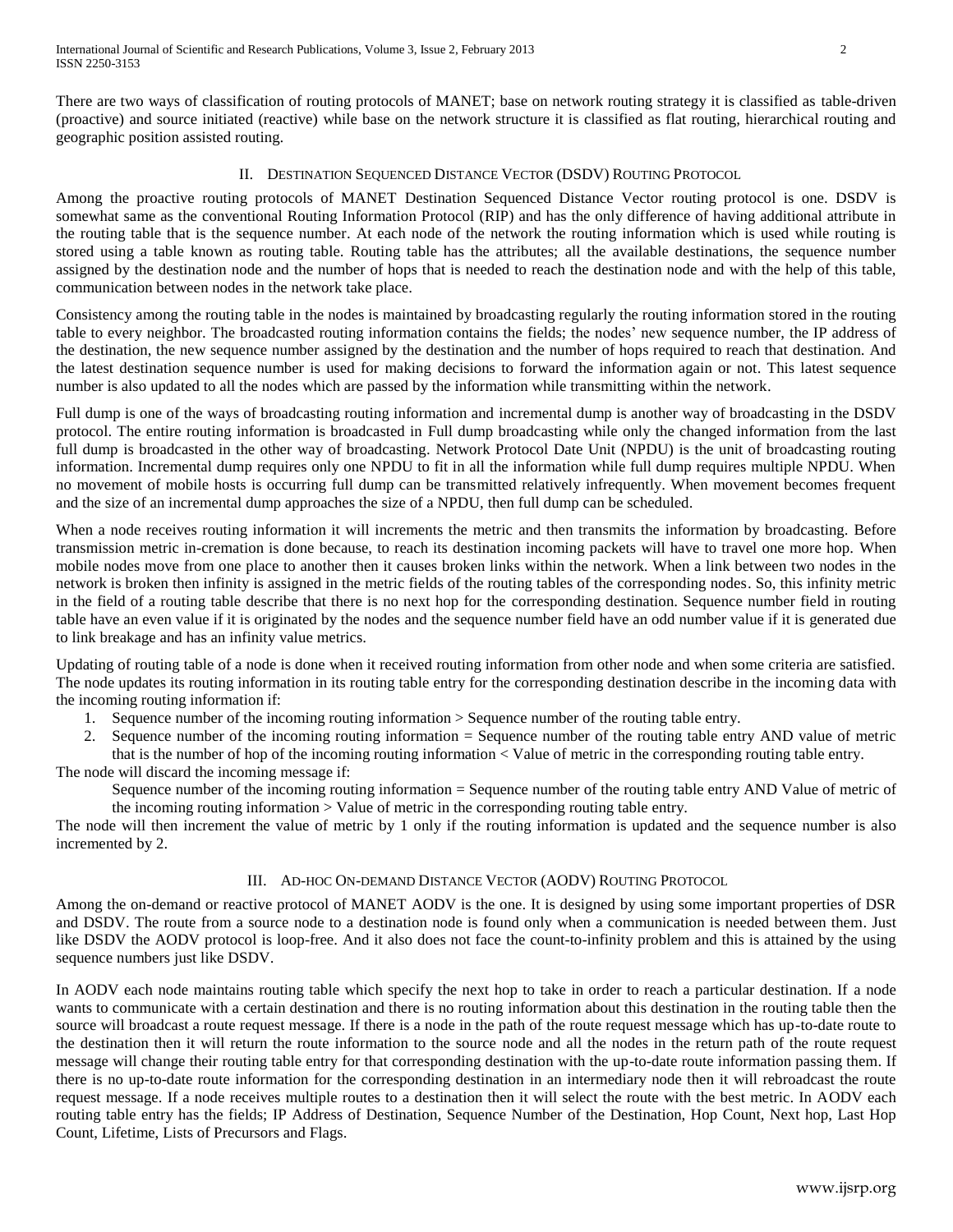There are many types of messages in AODV which is particularly used for routing. They are:

- 1. RREQ: This is the route request message which is transmitted by a node when it has to communicate with a particular destination and it does not have route information about that destination.
- 2. RREP: This is the route reply message which is transmitted by a node that recently received an RREQ. RREP contains the route information about the destination which is mention in RREQ. And it is transmitted to the sender of the RREQ whenever if the node receiving RREQ has route information about the particular destination for which the RREQ was generated or if the node receiving RREQ is the destination itself.
- 3. RERR: If a link break causes one or more destinations to become unreachable the RERR message is sent.
- 4. RREP-ACK: RREP-ACK is used to acknowledge the received of RREP.
- 5. Hello Message: Hello message is broadcasted periodically among the nodes in order to detect link break.

# IV. PERFORMANCE COMPARISON OF DSDV AND AODV

Comparison of the performances of two routing protocols one On-Demand (Reactive) routing protocol, namely Ad-hoc On-Demand Distance Vector Routing (AODV) and another Table–driven (Proactive) routing protocol namely, Destination Sequence Distance Vector (DSDV) are done in terms of their performance metrics. The performance metrics we used here are:

1. Packet Delivery Ratio: It is the ratio of the data packets delivered to the destinations to those generated by the source.

$$
Packet \; delivery \; Ratio = \frac{Total \; Received \; Packets}{Total \; Sent \; Packets} \times 100\%
$$

2. Routing Overhead: It is number of routing packets transmitted per data packet delivered at the destination.

#### Routing Overhead  $=$ **Total Routing Signaling Packets Total Transmitted Packets**

3. Throughput: Throughput is the amount of data transferred to the destination through the network in a unit time expressed in kilobits per second (Kbps).

$$
Throughout = \frac{Amount\ of\ Data\ Transfferd}{Total\ Simulation\ Time} (Kbps)
$$

The simulation and the comparison of the two routing protocols is done by keeping 20 connections fixed in varying numbers of nodes-10, 20, 30, 40 and 50.

| Parameter               | Values                            |
|-------------------------|-----------------------------------|
| Number of nodes         | $\overline{1^{st}}$ case 10 nodes |
|                         | $2nd$ case 20 nodes               |
|                         | $3rd$ case 30 nodes               |
|                         | $4th$ case 40 nodes               |
|                         | $5th$ case 50 nodes               |
| <b>Simulation Time</b>  | 100                               |
| Pause Time              | 2s                                |
| <b>Environment Size</b> | 700 x 400                         |
| Packet Size             | 512 bytes                         |
| Maximum Speed           | $10 \text{ m/s}$                  |
| Queue Length            | 50                                |
| <b>Mobility Model</b>   | <b>Random Waypoint Mobility</b>   |
|                         |                                   |

# Table 1. Scenario for Simulation of DSDV and AODV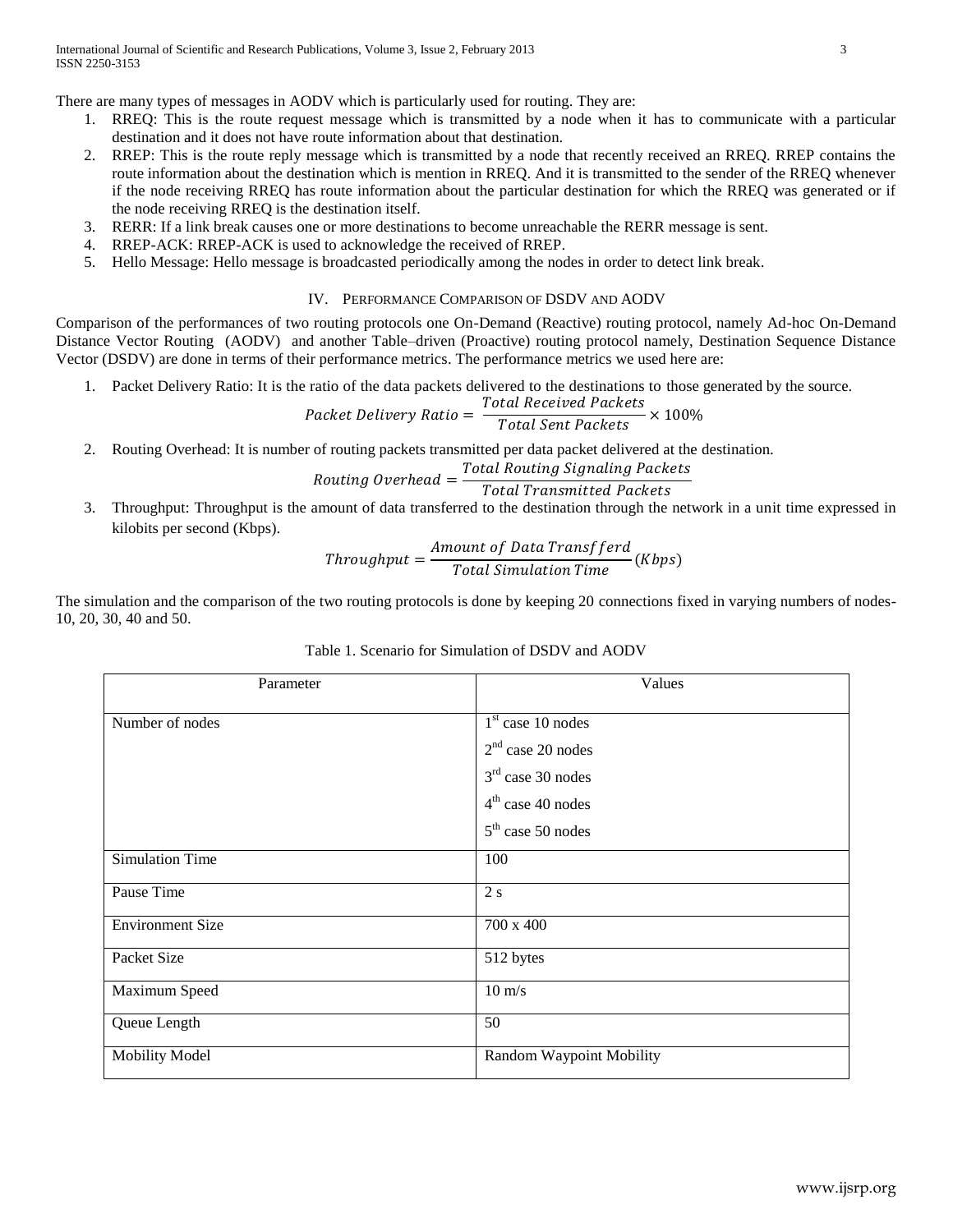# V. EXPERIMENTAL RESULTS

The simulation results are shown in the tables and graphs below. The graphs are plotted showing the performance of the two routing protocols in terms of the performance metrics described above. In the graph X-axis shows the number of nodes and Y-axis shows the value of the resulted performances.

| No. of nodes | Packet Delivery<br>Ratio $(\%)$ | Throughput<br>(kbps) | Routing<br>Overhead |
|--------------|---------------------------------|----------------------|---------------------|
| 10           | 99.12                           | 47.05                | 2.03                |
| 20           | 99.18                           | 47.74                | 2.19                |
| 30           | 97.79                           | 42.10                | 2.48                |
| 40           | 98.10                           | 48.58                | 2.23                |
| 50           | 98.54                           | 58.12                | 2.02                |

Table 2. Performance of DSDV Routing Protocol in various numbers of Nodes with 20 connections fixed

Table 3. Performance of AODV Routing Protocol in various numbers of Nodes with 20 connections fixed

| No. of nodes | Packet Delivery<br>Ratio $(\%)$ | Throughput<br>(kbps) | Routing<br>Overhead |
|--------------|---------------------------------|----------------------|---------------------|
| 10           | 98.41                           | 43.47                | 2.31                |
| 20           | 98.21                           | 41.69                | 2.72                |
| 30           | 96.84                           | 44.76                | 2.67                |
| 40           | 97.73                           | 45.20                | 2.63                |
| 50           | 97.97                           | 57.57                | 2.14                |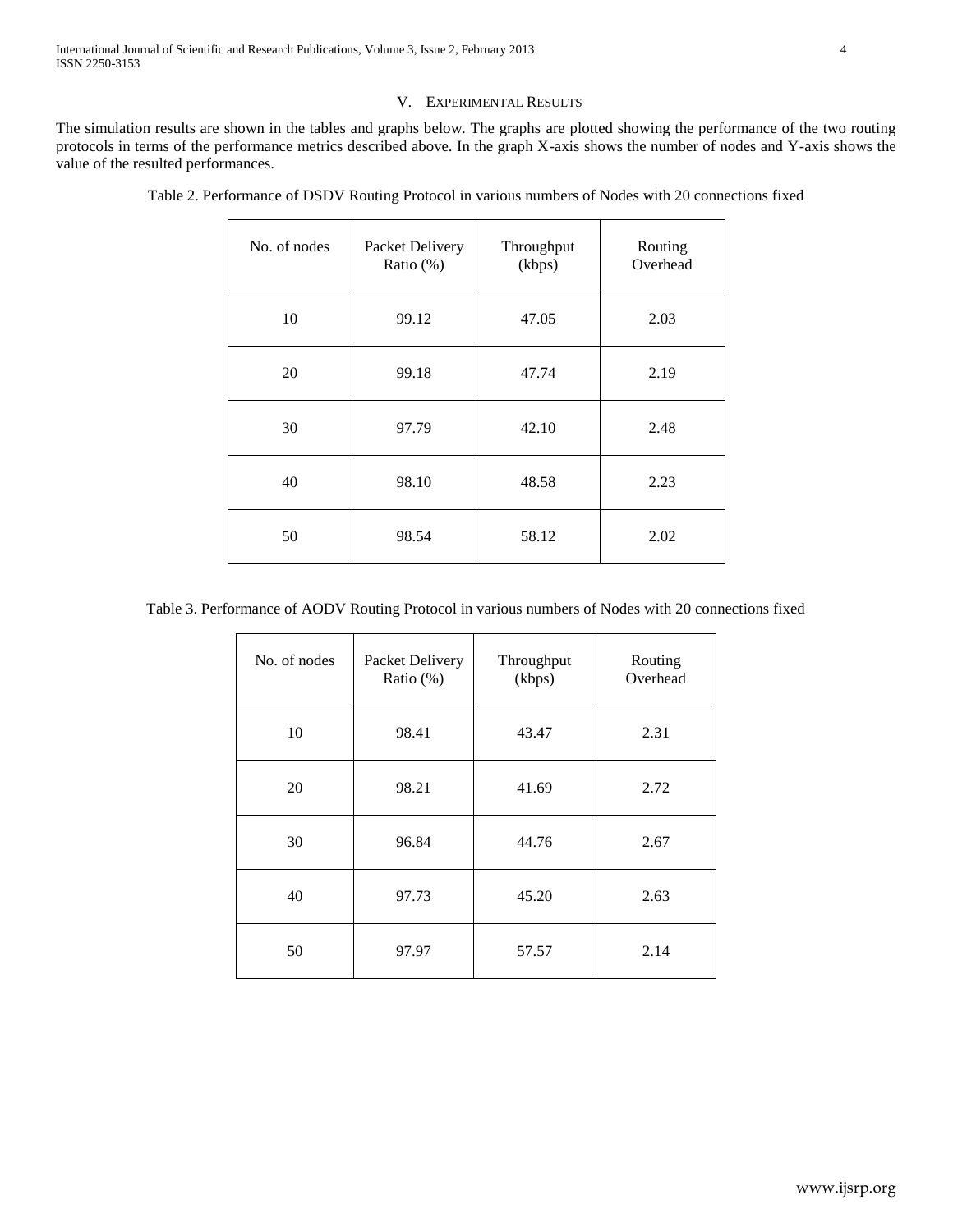

Fig.3. Packet delivery ratio over increasing nodes

It is clearly seen from the graph that the packet delivery ratio for DSDV is greater than AODV.



Fig.4. Routing overhead over increasing nodes

From the graph, it can be clearly seen that routing overhead is greater in AODV than in DSDV.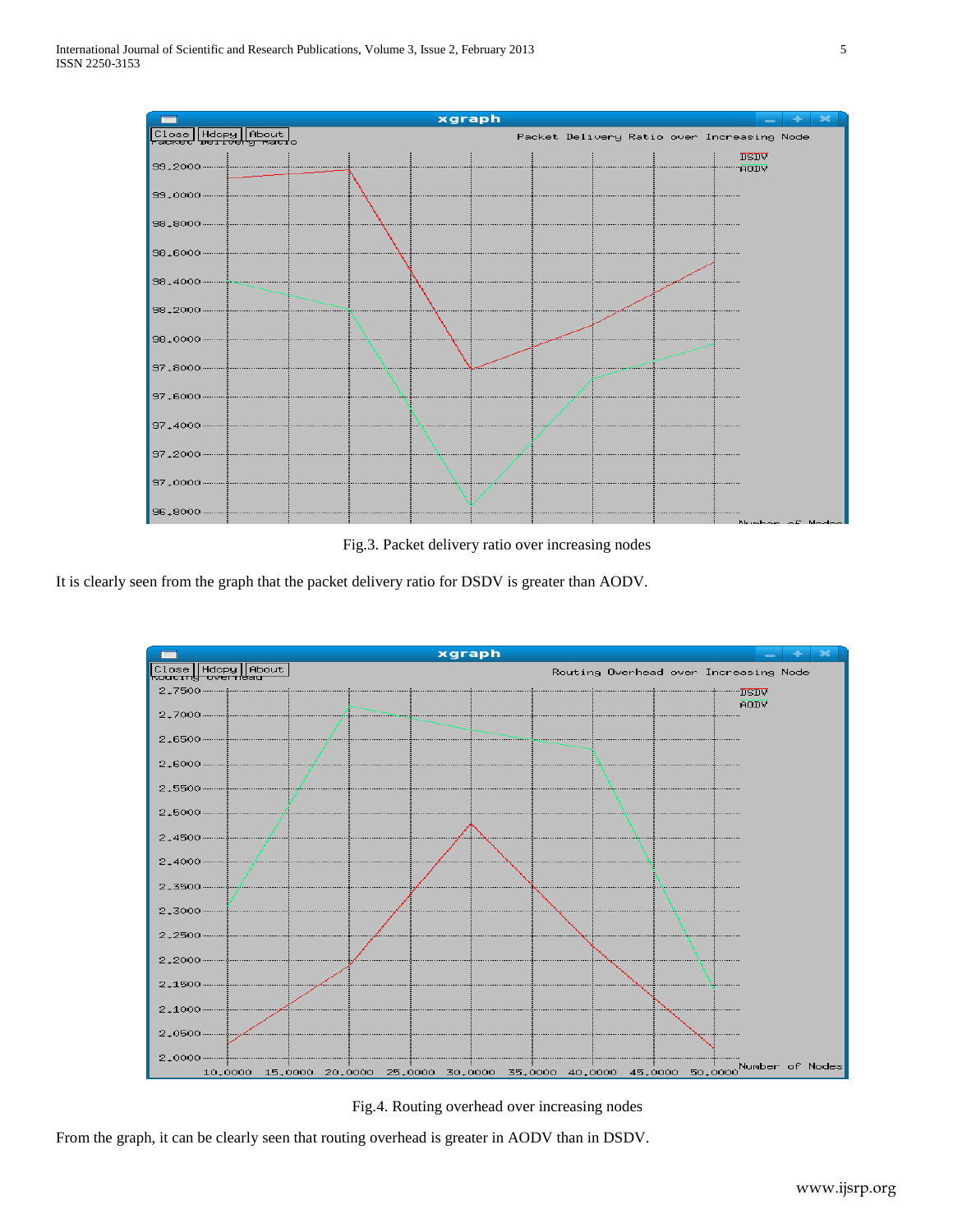

Fig.5. Throughput over increasing nodes

In the graph, at the start of the simulation throughput of DSDV is found to be greater than DODV. After that throughput drop for some period and then increases for both, then at the end i.e. at 50 nodes the throughput of DSDV is found to be same as AODV.

# VI. CONCLUSION

After reviewing the concept of wireless ad-hoc networks and two routing protocols namely, DSDV and AODV, the simulation of these protocols has been carried out using NS2. The performance analysis of both the routing protocols is done by varying the number of nodes and keeping in constant the number of connection.

The two routing protocols is compared keeping 20-connections fixed and the number of nodes is varied. From the analysis, it is found that the packet delivery ratio for DSDV is greater than AODV, the throughput of DSDV is found to be more than AODV and routing overhead is greater in AODV than in DSDV. But the performance of the routing protocols depends on the size of the network and the number of connections made between the nodes so it cannot really say which one will be best and which should be use all the time. DSDV is more preferable regarding the throughput and packet delivery ratio for size network we are using here.

### **APPENDIX**

- 1. Ad-hoc: "For this special or temporary purpose" or "a special case without generic support".
- 2. AODV: Ad-hoc On-Demand Distance Vector routing protocol which is a routing protocol for MANETs.
- 3. DSDV: Dynamic Sequence Distance Vector routing protocol which is a routing protocol for MANETs.
- 4. Proactive: Maintain the routing information for the whole network all the time.
- 5. Reactive: Find the route only when needed.
- 6. RREQ: Routing Request Message used when a route is needed inside a MANET which uses AODV routing protocol.
- 7. RREP: Route Reply Message used by AODV routing protocol.
- 8. Symmetric: Transmission between two nodes have the same working in both directions

## ACKNOWLEDGMENT

We sincerely thanks to our Head of Department and Program Coordinator for their support they had given us whenever we needed and to all our family members for supporting us mentally till the completion of our work.